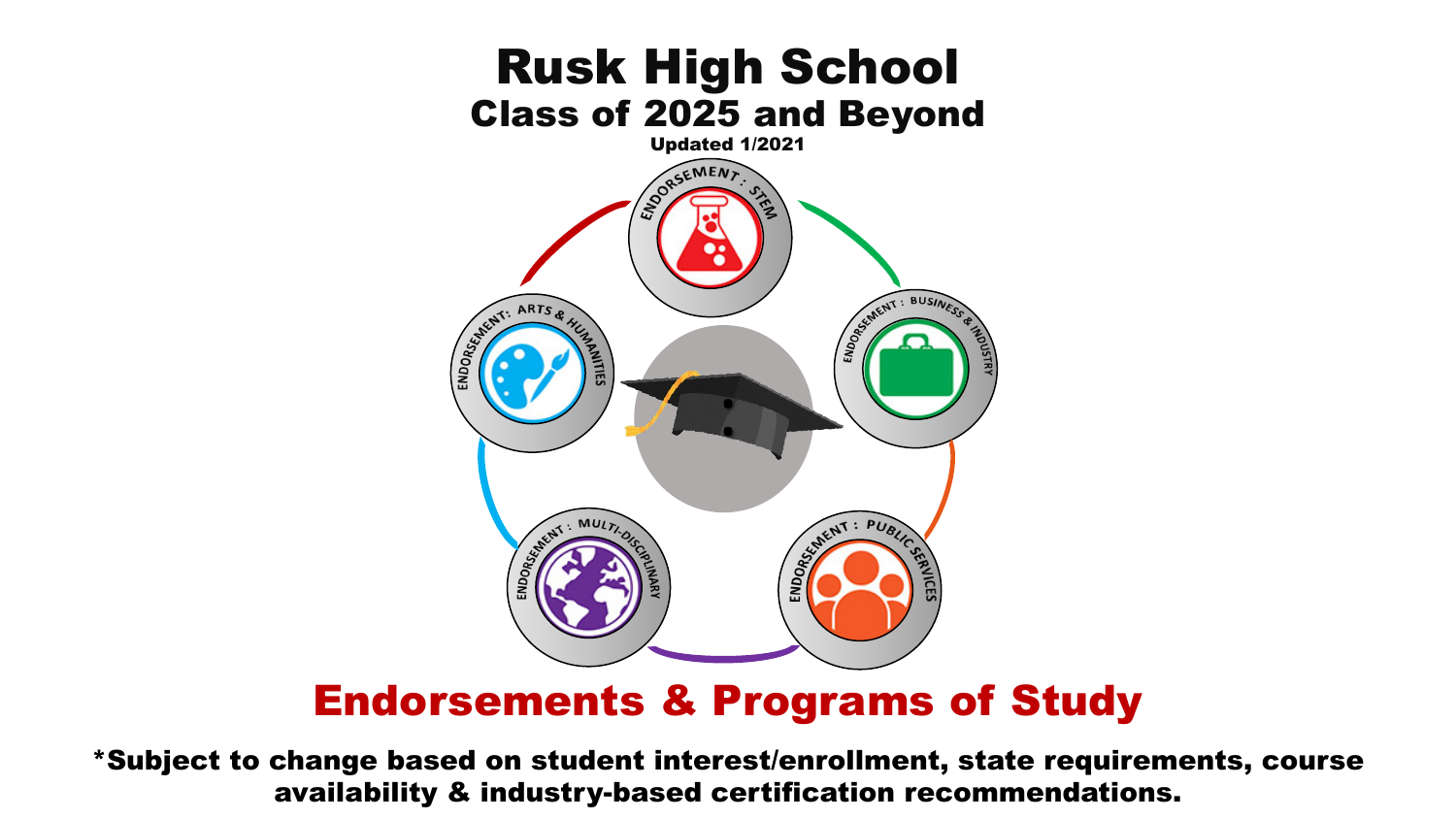





# **Social Studies**

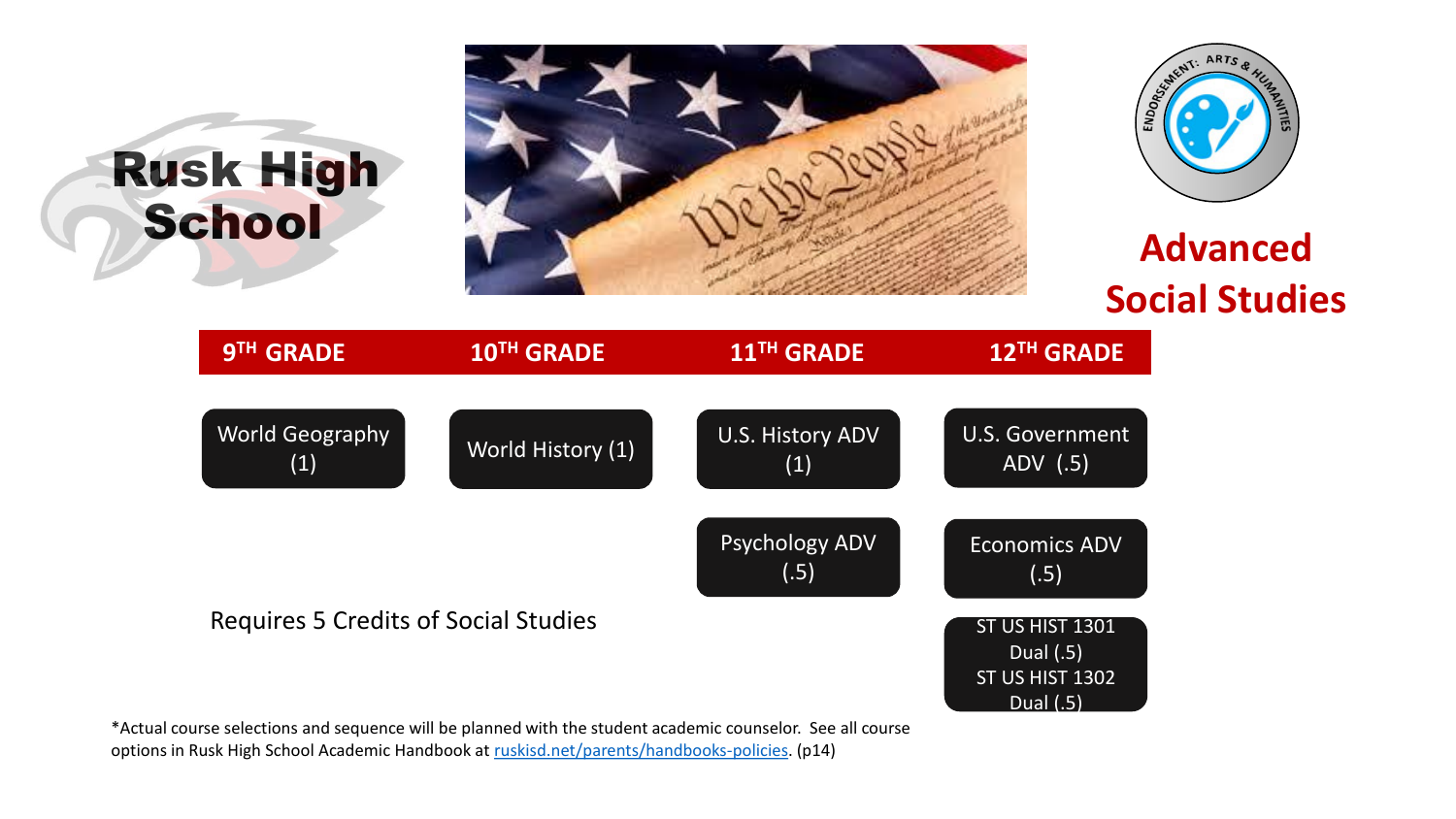

#### Requires 4 Credits from 2 different languages.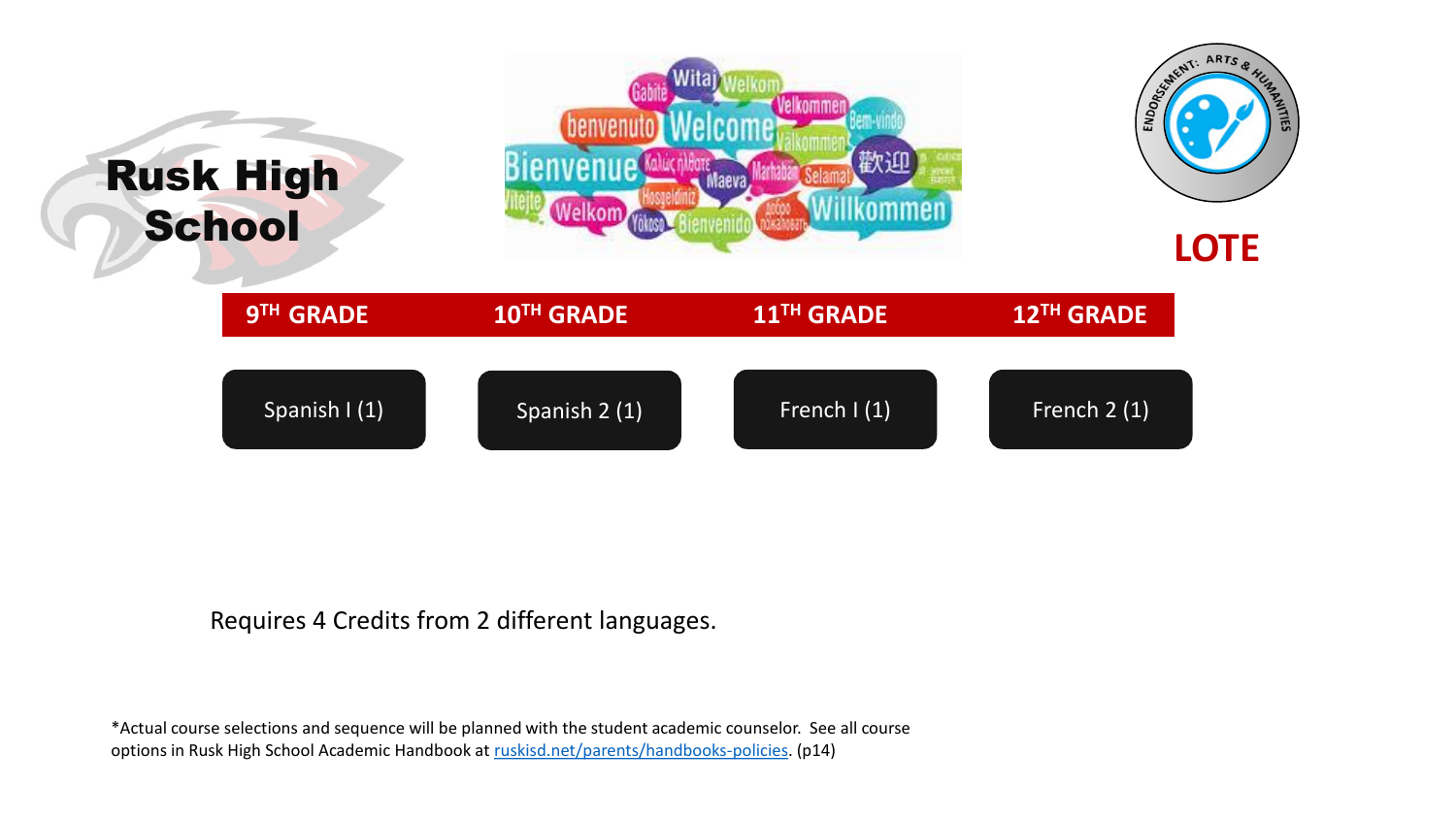

Requires 4 Credits of Fine Arts from 1 or 2 Disciplines.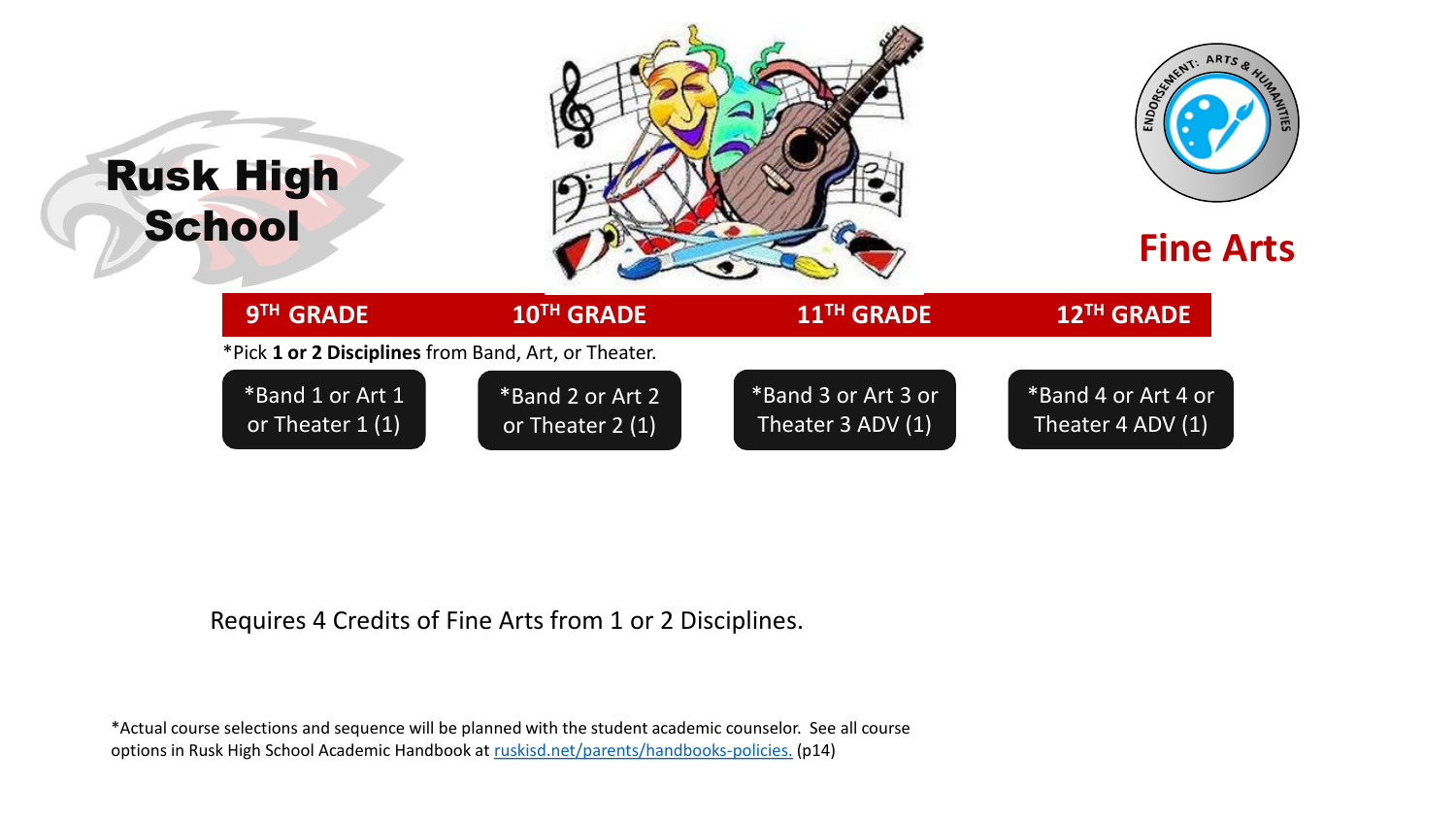

Requires 4 Credits of Ag Mechanics courses including at least 1 advanced course. Welding certification may require completion of both practicum courses to meet certification requirements.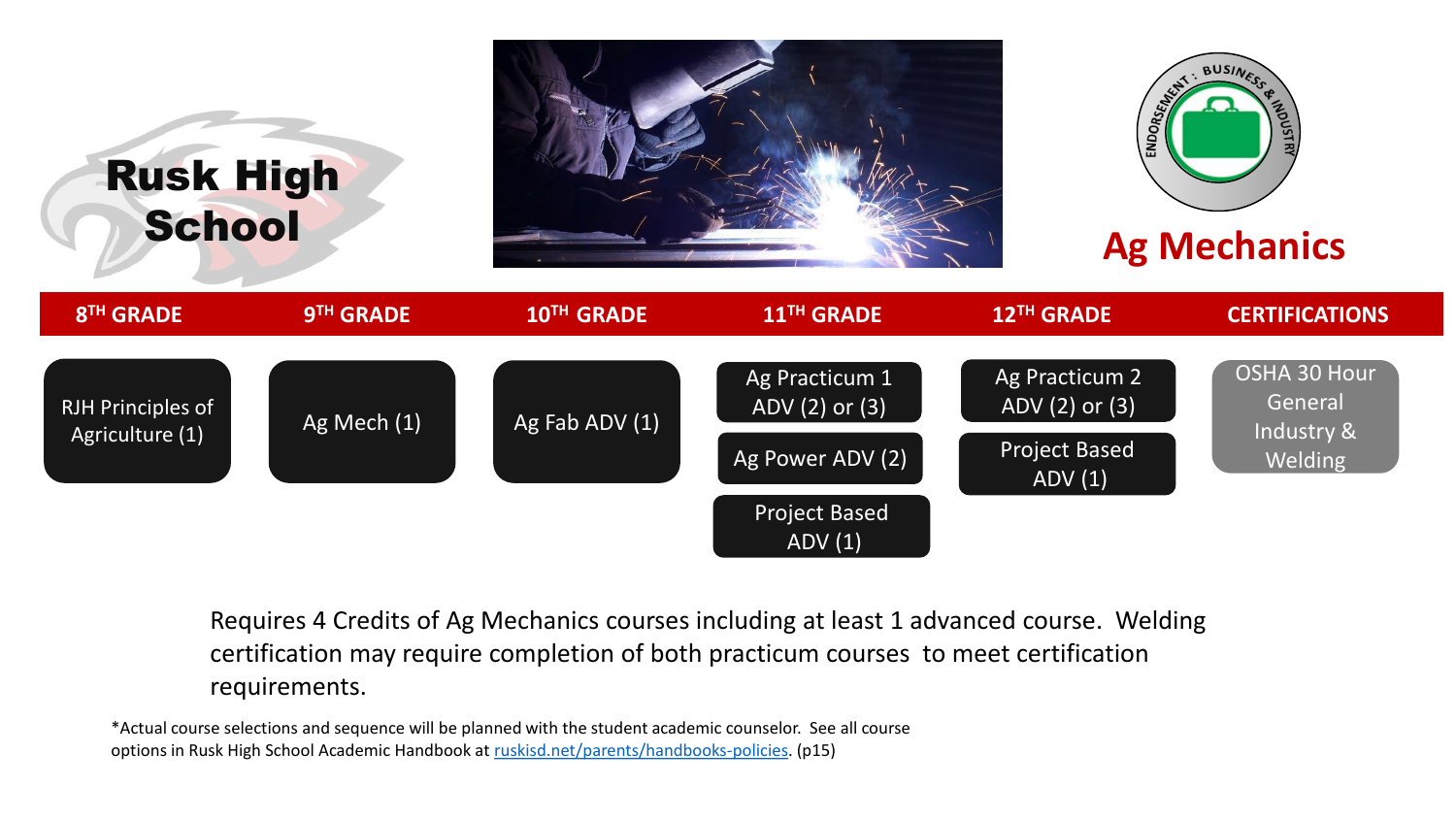

Requires 4 Credits of Plant Science courses including at least 1 advanced course.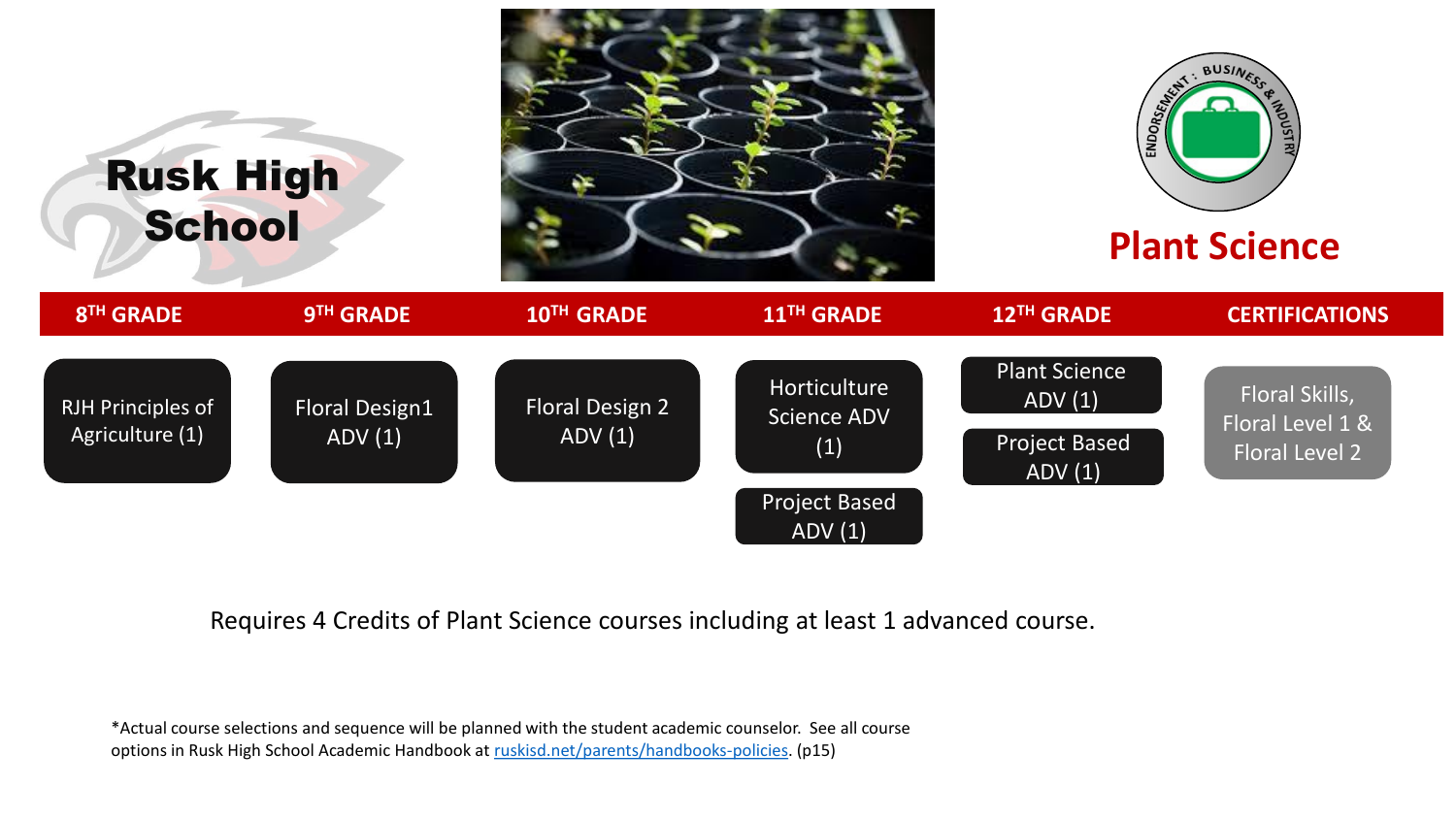

Requires 4 Credits of Animal Science courses including at least 1 advanced course.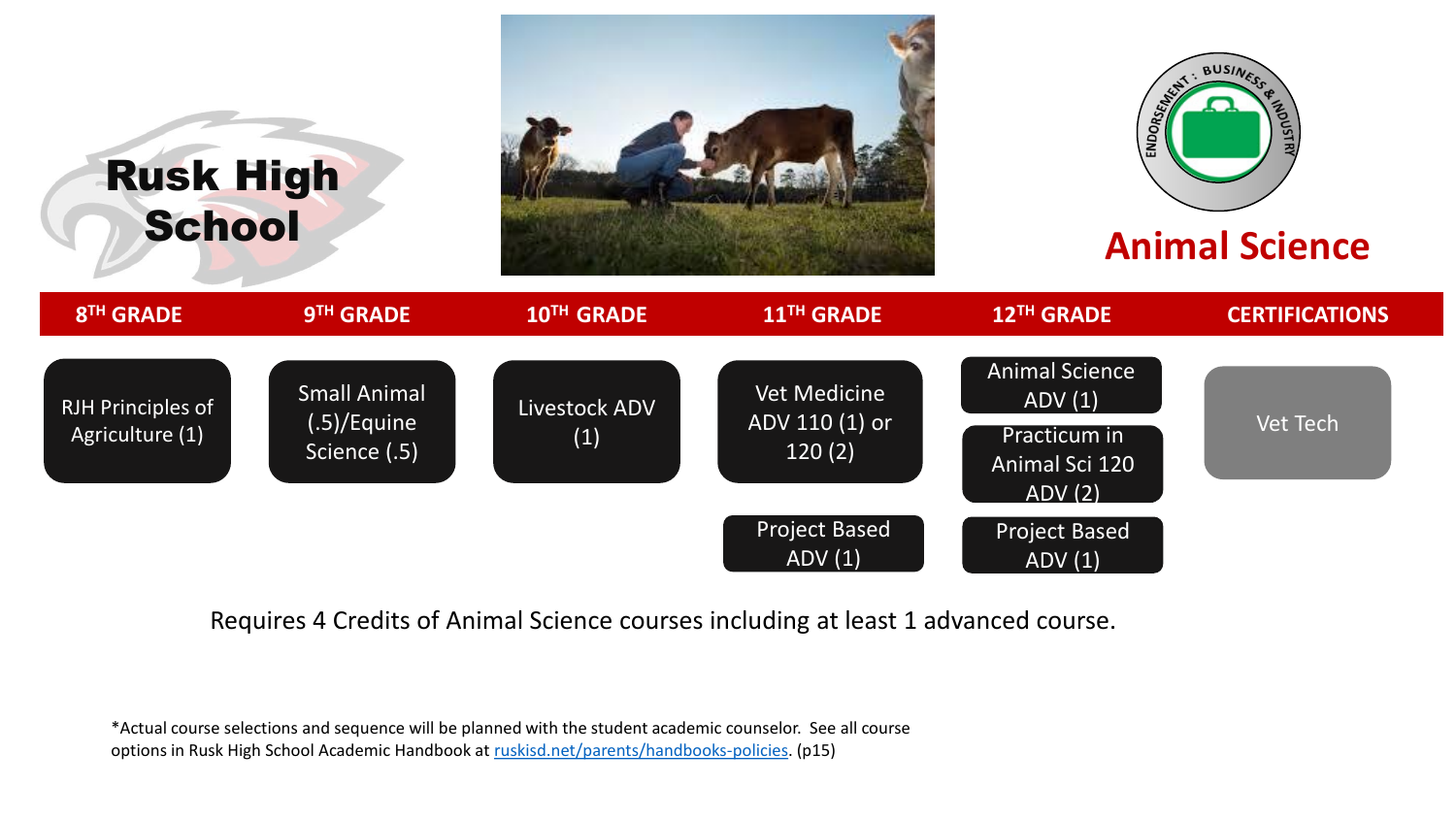# Rusk High **School**





# **Ag Generalist**



Requires 4 Credits of Ag Generalist courses including at least 1 advanced course.

\*Actual course selections and sequence will be planned with the student academic counselor. See all course options in Rusk High School Academic Handbook at [ruskisd.net/parents/handbooks-policies.](https://www.ruskisd.net/uploaded/Rusk_ISD/Departments/Curriculum_and_Instruction/Procedures/0_RHS_Academic_Handbook_1.27.2021.pdf) (p 15)

\*\*Required prerequisite for Animal Science.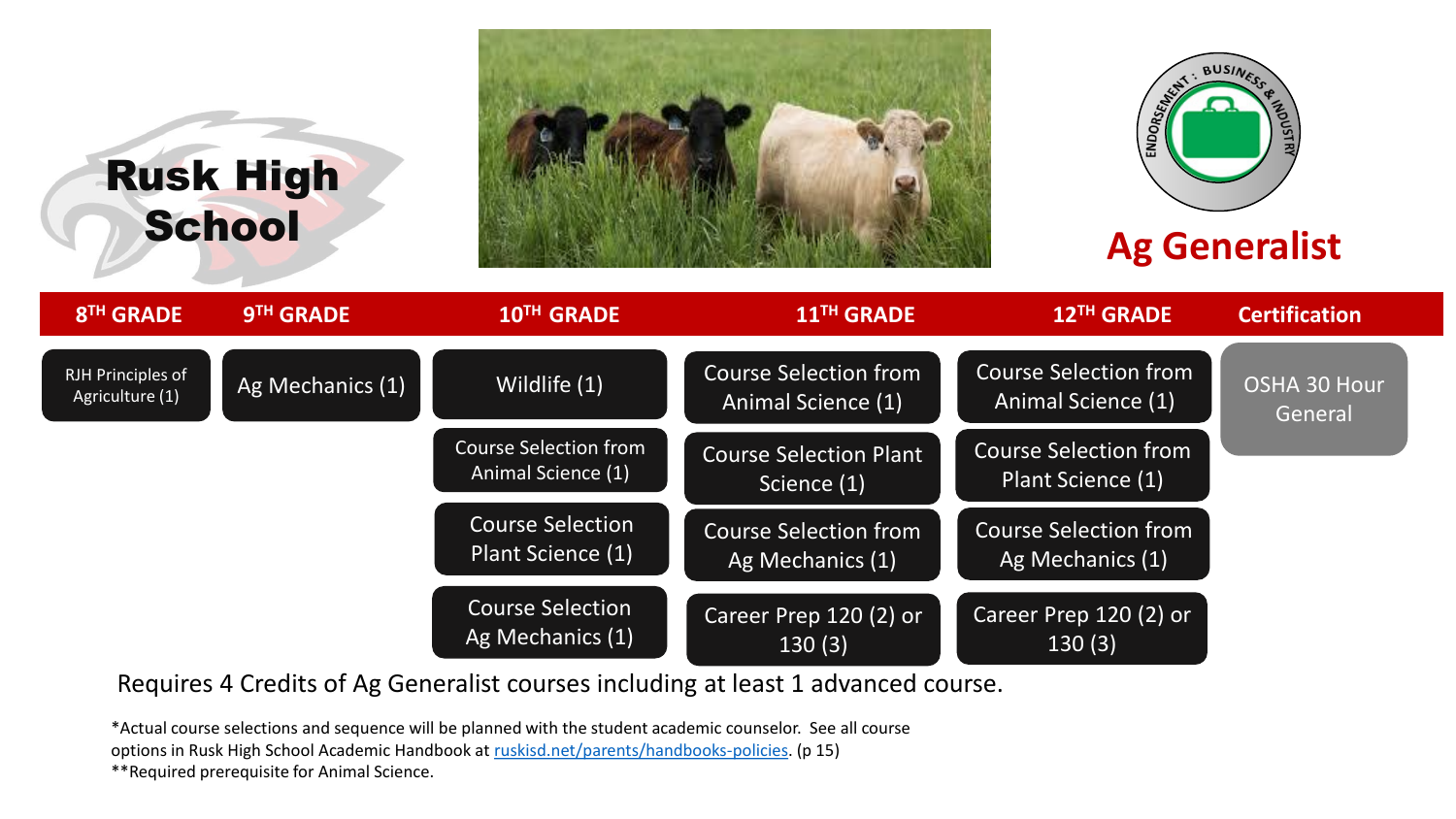

Requires 4 Credits of Business Admin courses including at least 1 advanced course.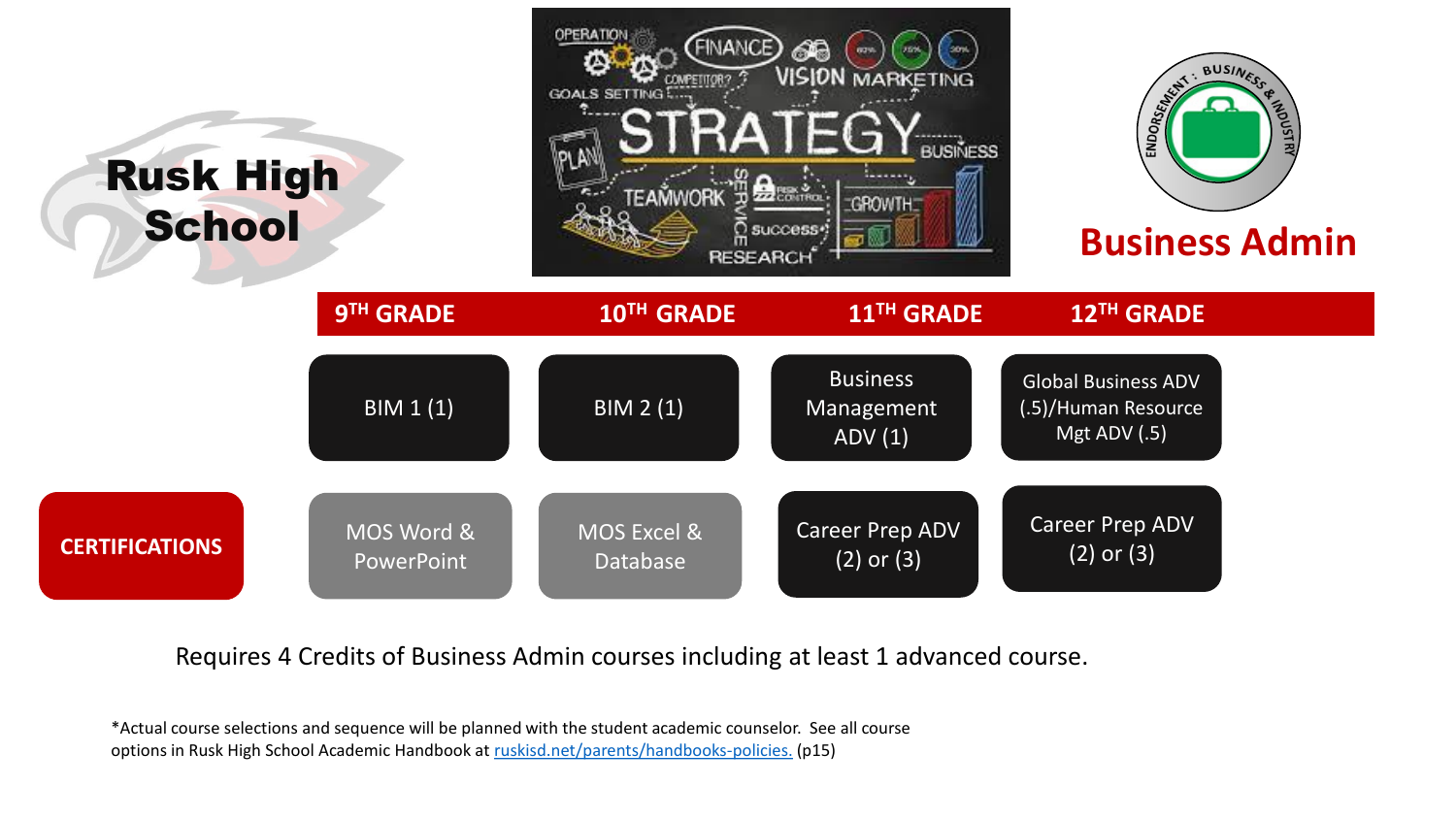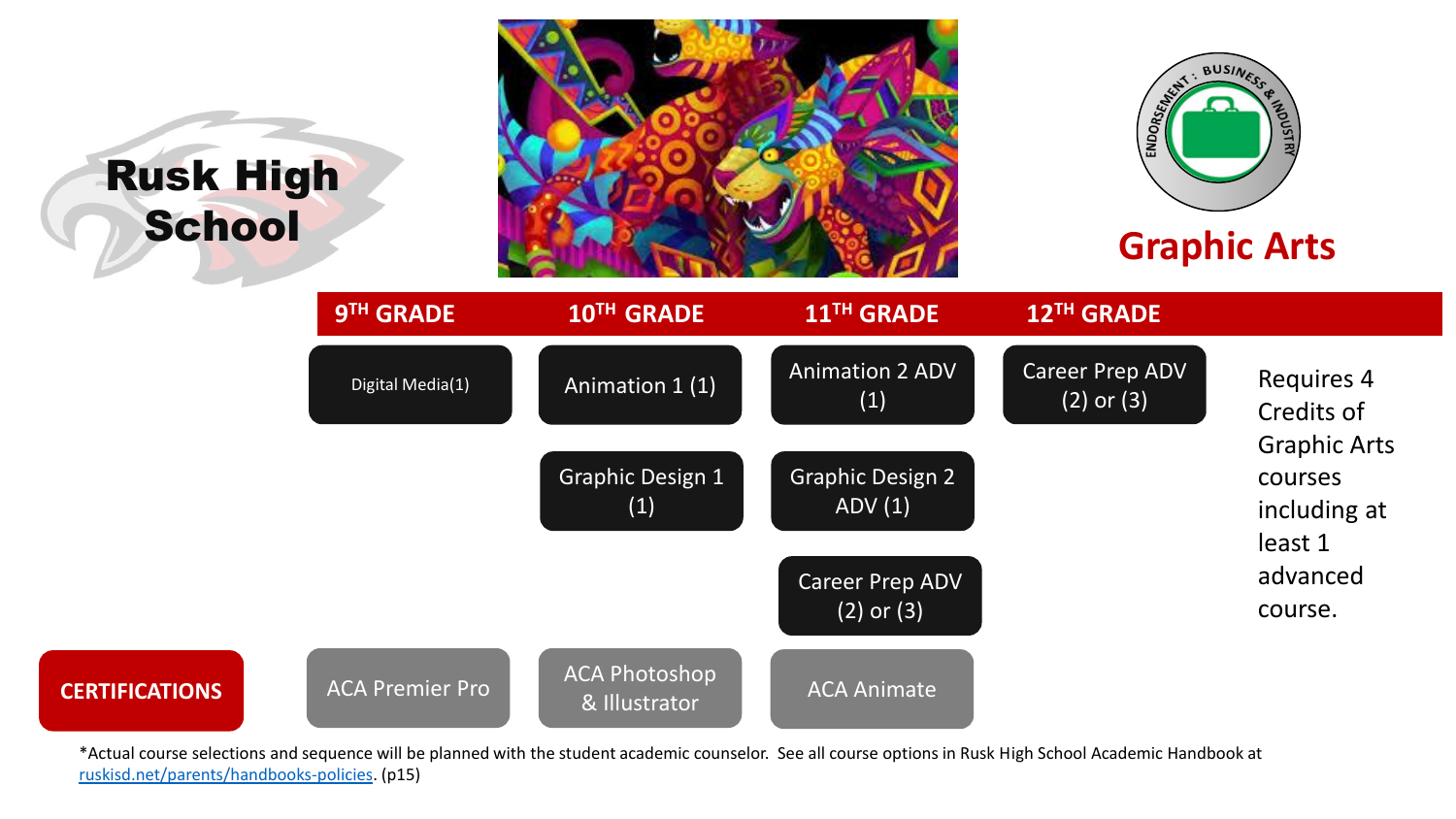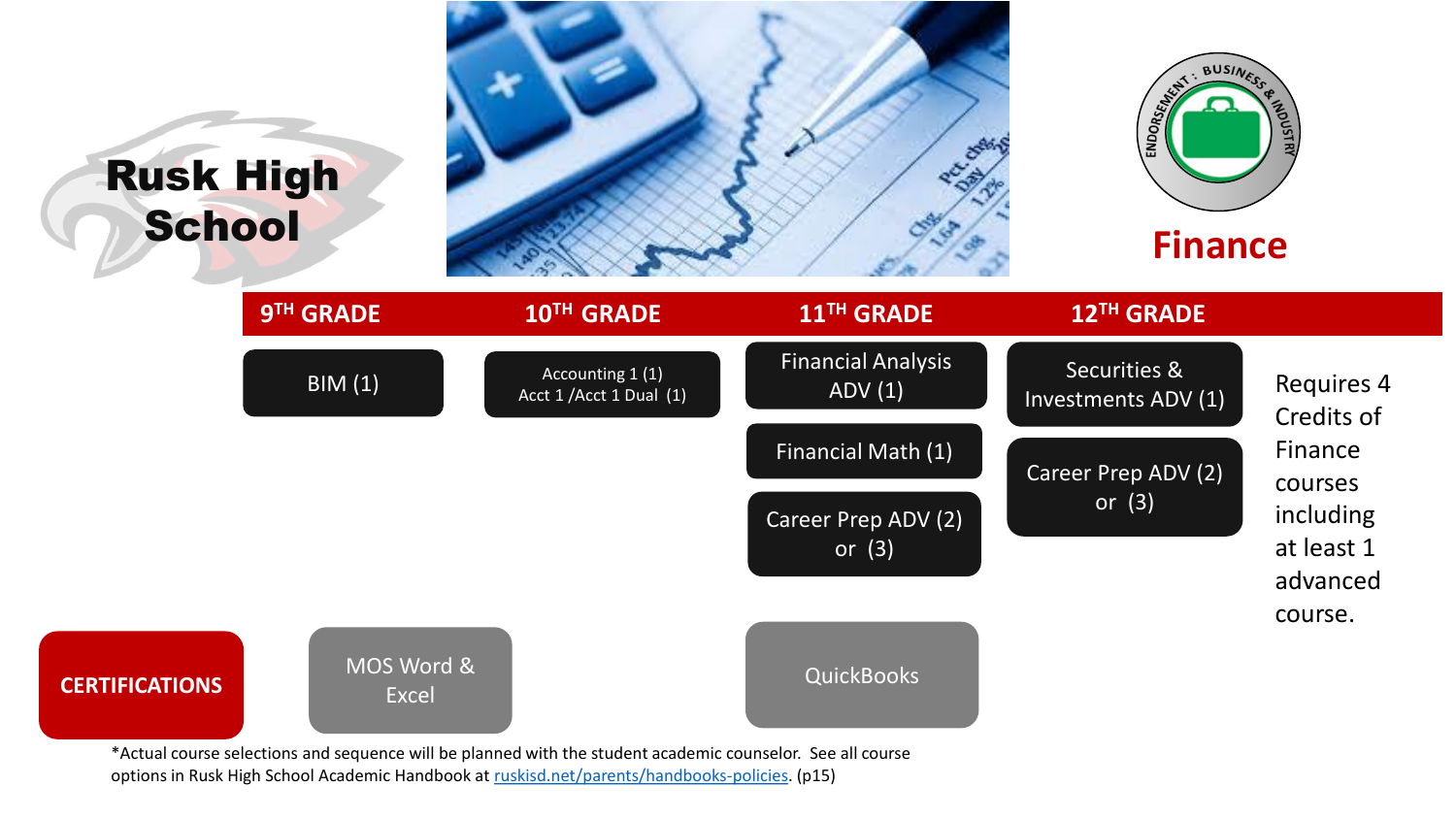

\*Actual course selections and sequence will be planned with the student academic counselor. See all course options in Rusk High School Academic Handbook at [ruskisd.net/parents/handbooks-policies.](https://www.ruskisd.net/uploaded/Rusk_ISD/Departments/Curriculum_and_Instruction/Procedures/0_RHS_Academic_Handbook_1.27.2021.pdf) (p16)

\*\* Required for TJC Advanced Welding Certification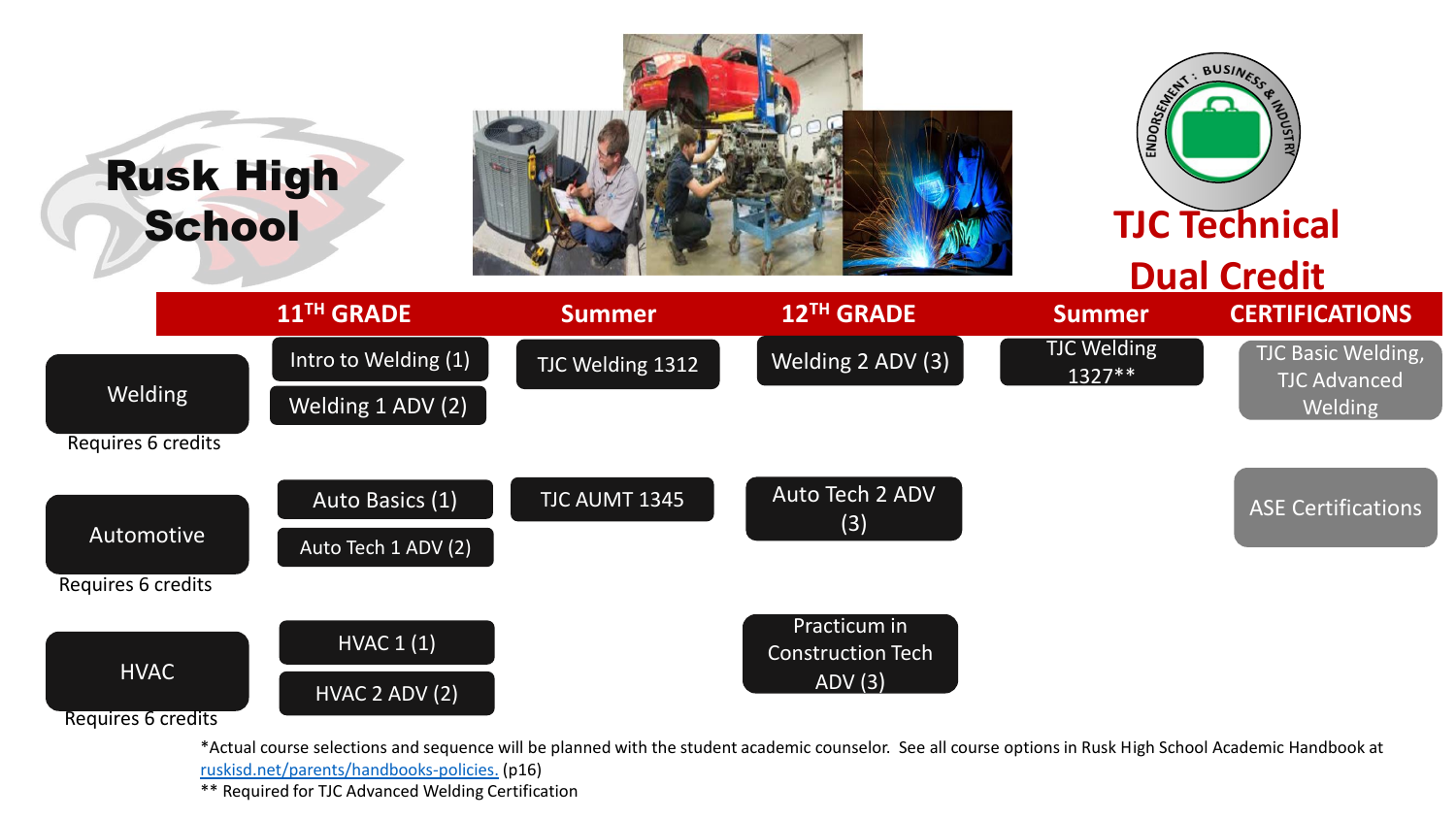

Requires 6 Credits of Cosmetology courses including at least 1 advanced course.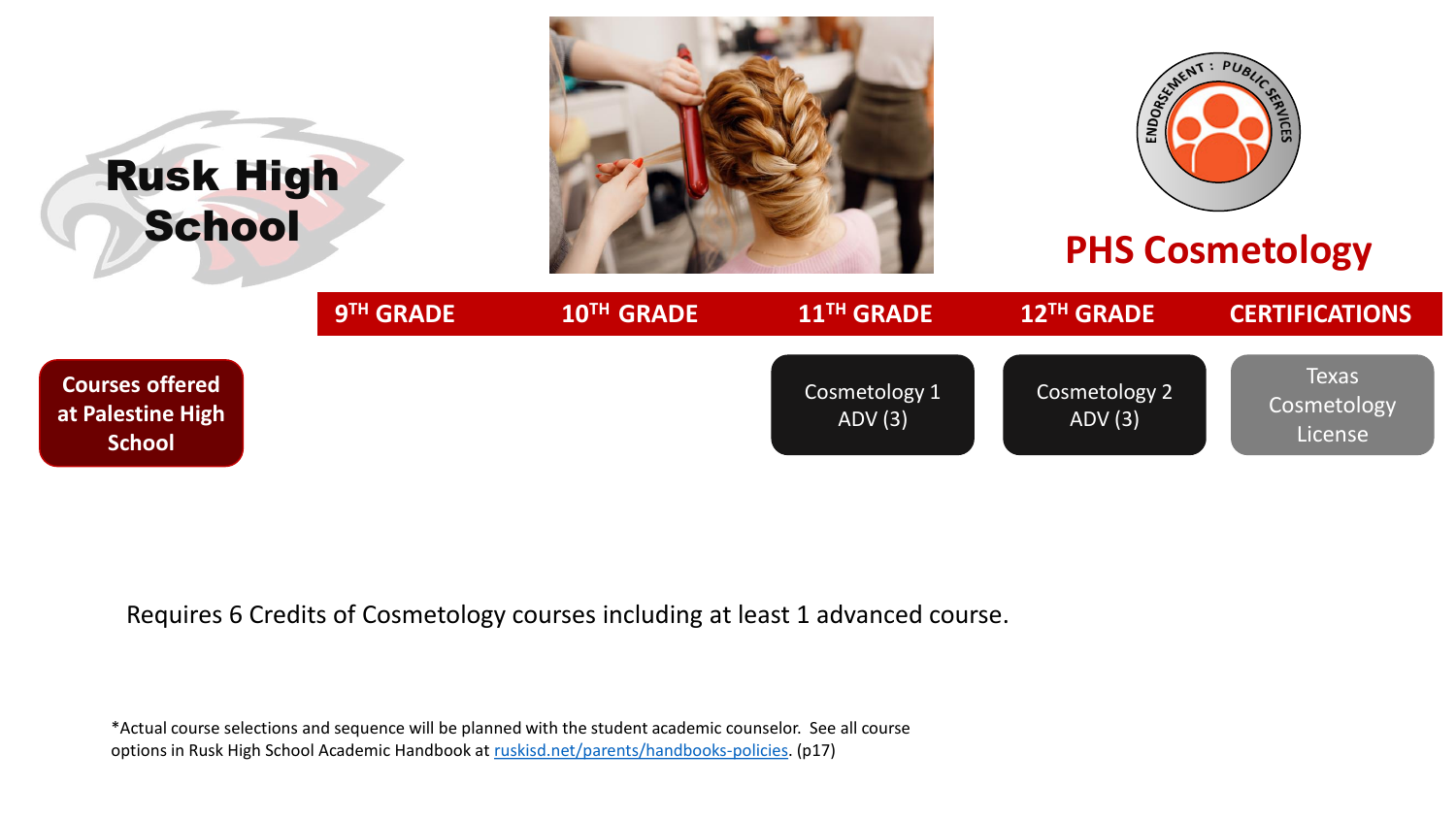

Requires 4 Credits of Education & Training courses including at least 1 advanced course.

\*Actual course selections and sequence will be planned with the student academic counselor. See all course

options in Rusk High School Academic Handbook at [ruskisd.net/parents/handbooks-policies.](https://www.ruskisd.net/uploaded/Rusk_ISD/Departments/Curriculum_and_Instruction/Procedures/0_RHS_Academic_Handbook_1.27.2021.pdf) (p17)

\*\*Required prerequisite for Practicum in Education and Training ADV.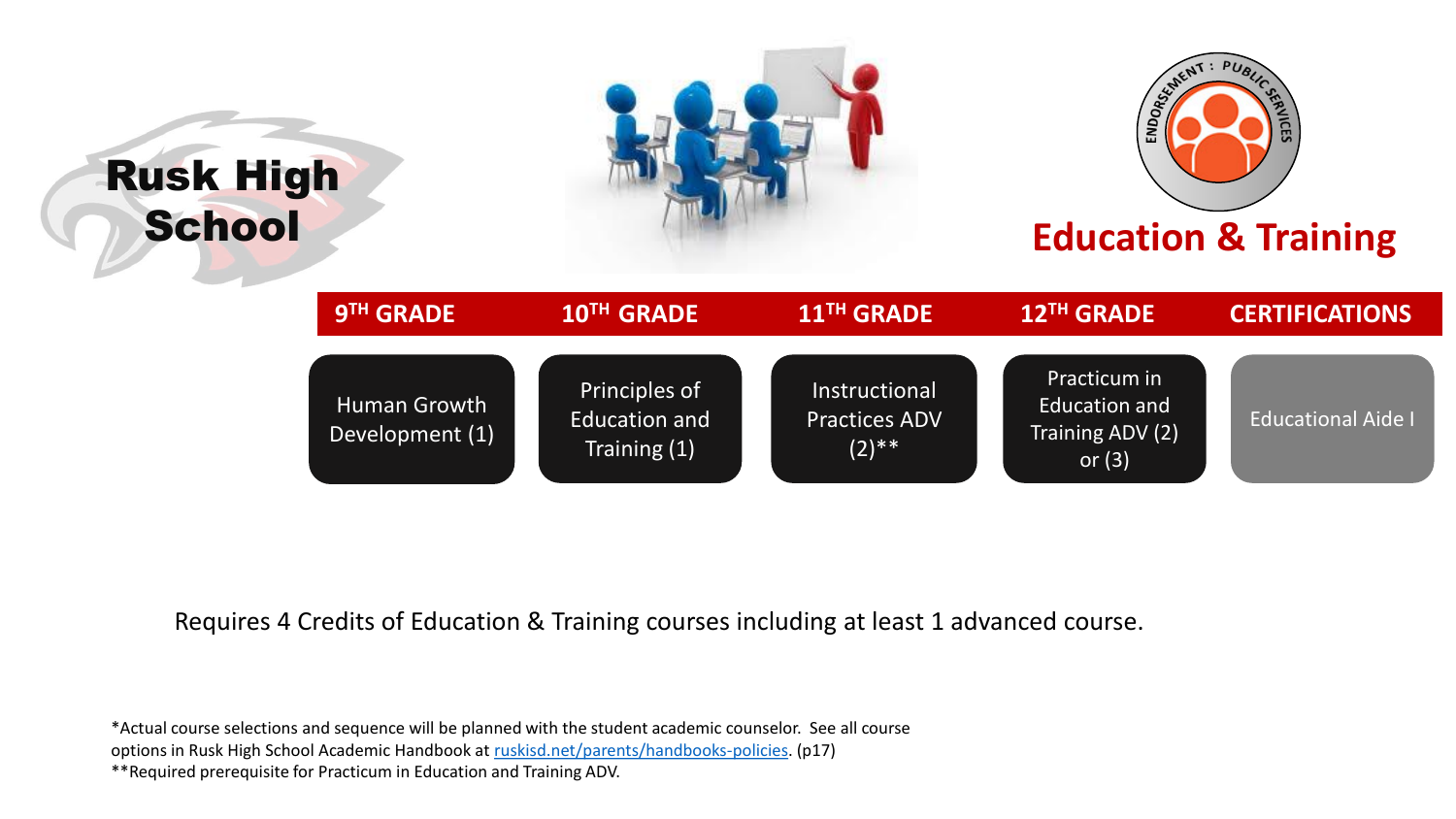

Requires 4 Credits of Medical Career courses including at least 1 advanced course.

\*Actual course selections and sequence will be planned with the student academic counselor. See all course

options in Rusk High School Academic Handbook at [ruskisd.net/parents/handbooks-policies.](https://www.ruskisd.net/uploaded/Rusk_ISD/Departments/Curriculum_and_Instruction/Procedures/0_RHS_Academic_Handbook_1.27.2021.pdf) (p17)

\*\*Required prerequisite for Practicum in Health Science ADV or EMT.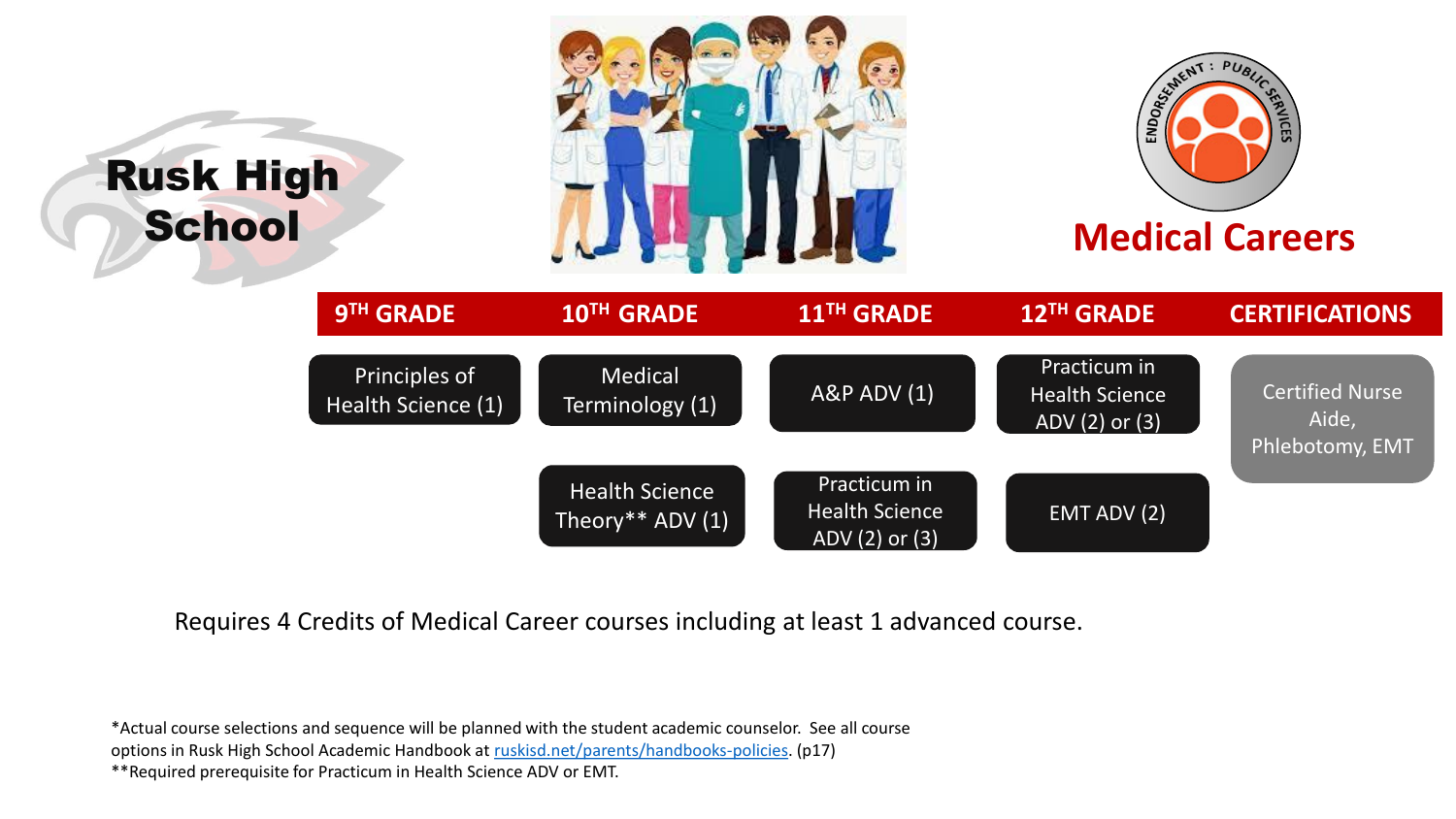

\*Actual course selections and sequence will be planned with the student academic counselor. See all course options in Rusk High School Academic Handbook at [ruskisd.net/parents/handbooks-policies.](https://www.ruskisd.net/uploaded/Rusk_ISD/Departments/Curriculum_and_Instruction/Procedures/0_RHS_Academic_Handbook_1.27.2021.pdf) (p18)

\*\*Required for the ADV Science Endorsement.

\*\*\*Livestock Production is a required prerequisite for Animal Science.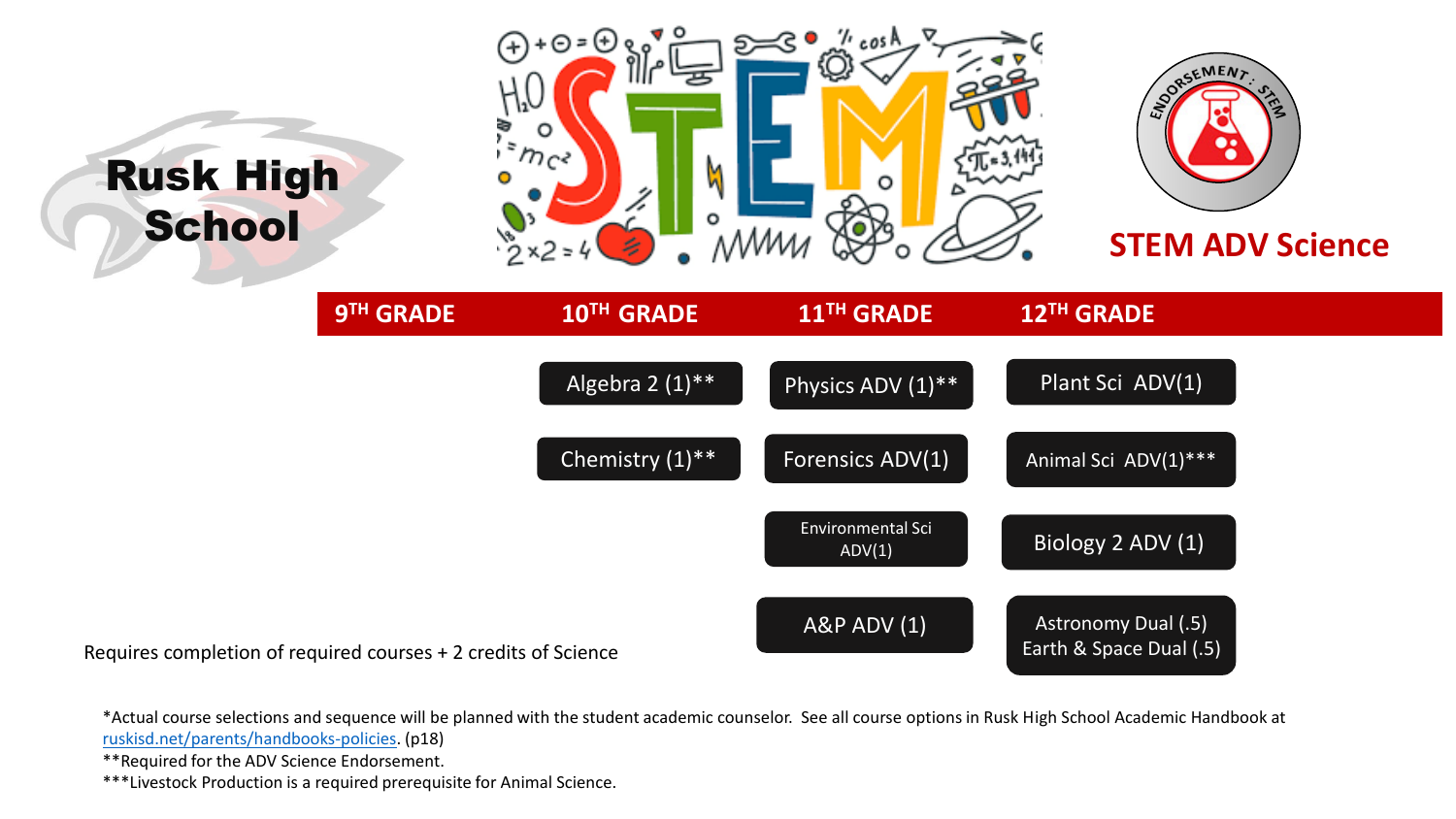

Requires completion of required courses + 2 credits of Math

\*Actual course selections and sequence will be planned with the student academic counselor. See all course options in Rusk High School Academic Handbook at [ruskisd.net/parents/handbooks-policies](https://www.ruskisd.net/uploaded/Rusk_ISD/Departments/Curriculum_and_Instruction/Procedures/0_RHS_Academic_Handbook_1.27.2021.pdf). (p18)

\*\*Required for the ADV Science Endorsement.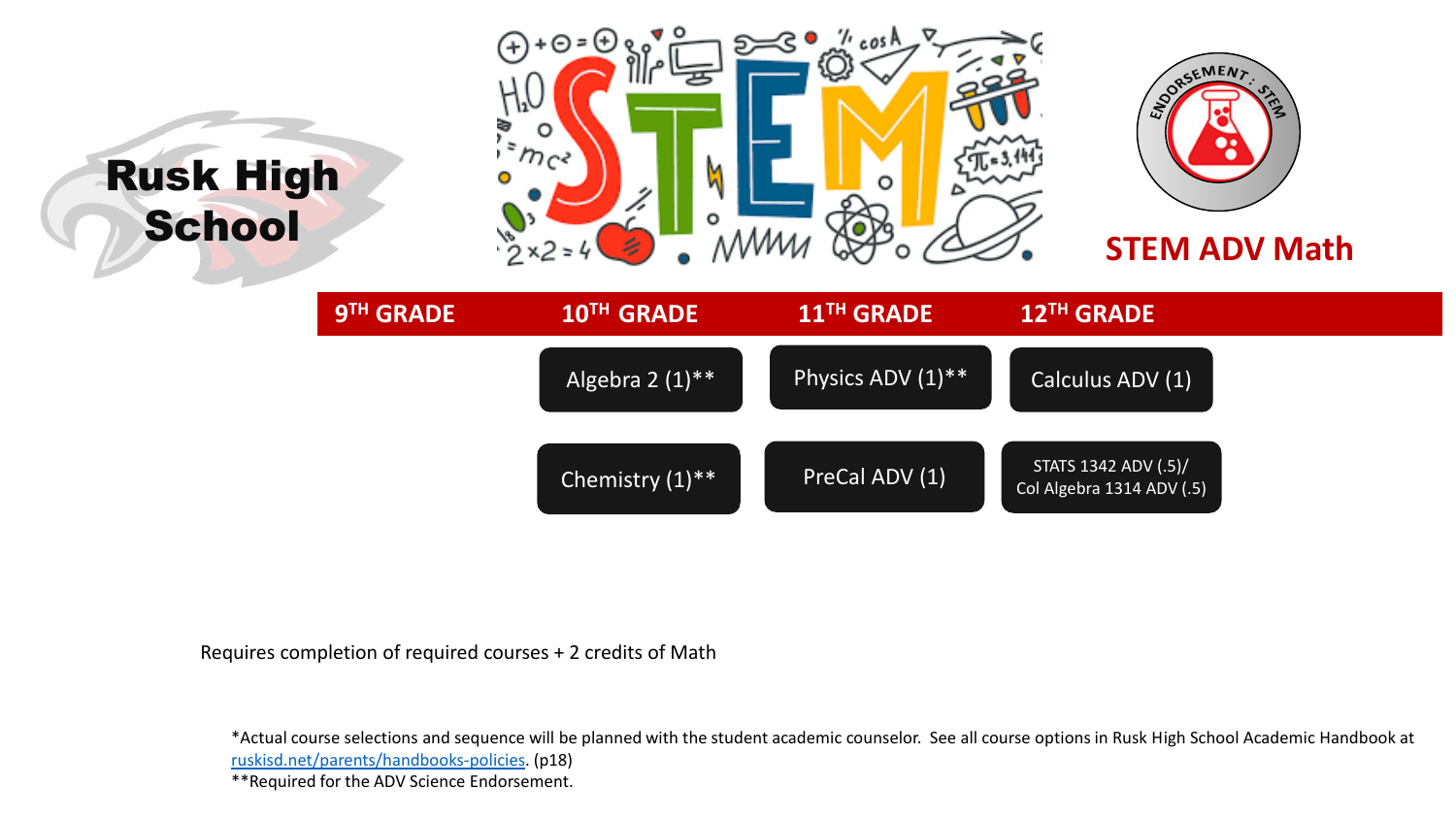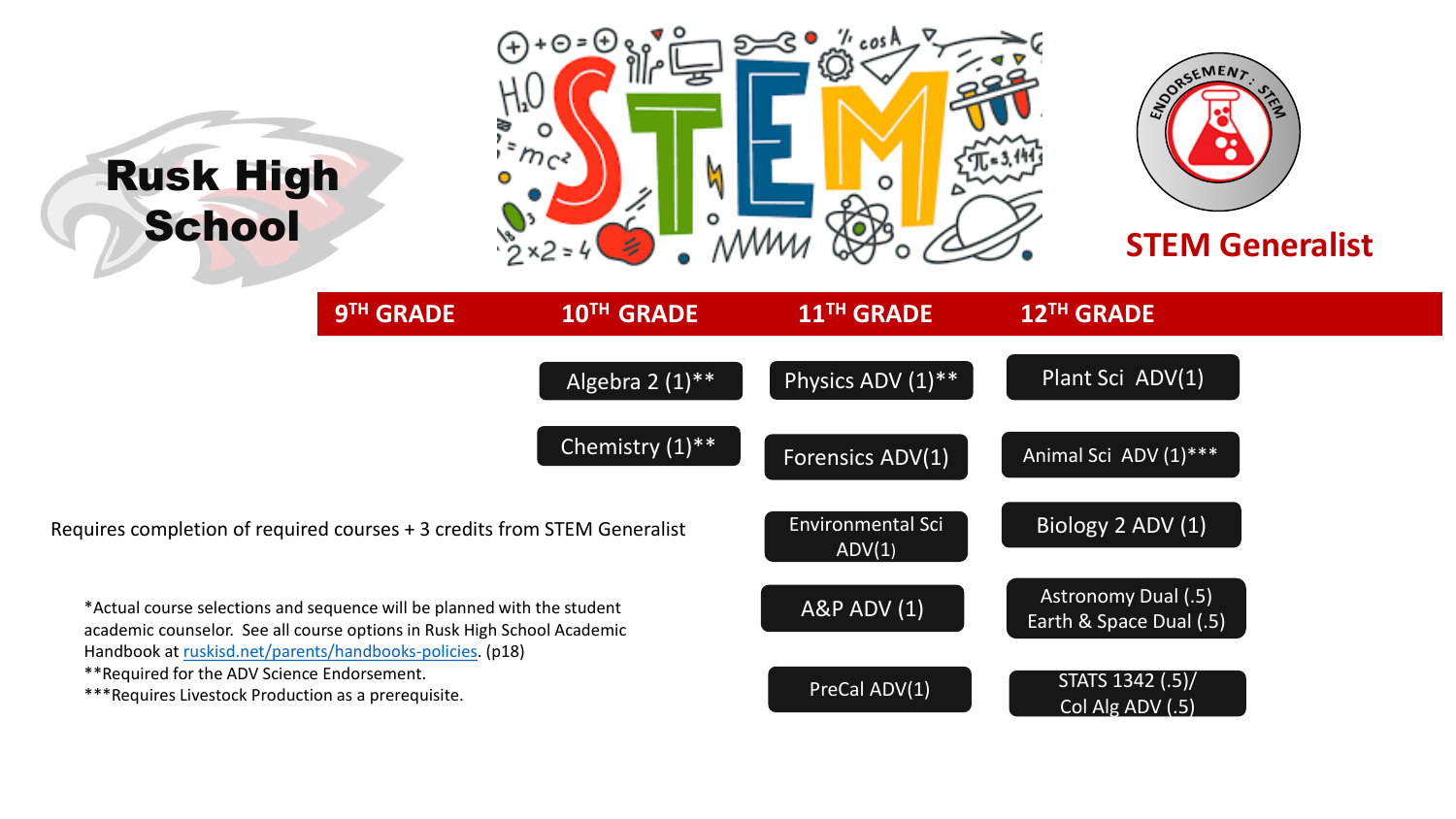### adjective mul•ti•dis•ci•plin•ary

combining or involving several academic disciplines or professional specializations in an approach to a topic or problem.



## **Multidisciplinary Advanced**

 $9<sup>TH</sup>$  GRADE

Rusk High

**School** 

**TH GRADE 10TH GRADE 11TH GRADE 12TH GRADE**

See Rusk High School Academic Handbook posted at [ruskisd.net/parents/handbooks-policies](https://www.ruskisd.net/uploaded/Rusk_High_School/Student_Academics/RHS_Academic_Handbook/0_RHS_Academic_Handbook_1.2021.pdf) for course options. (p14)

#### Requires 4 Credits of Multidisciplinary courses.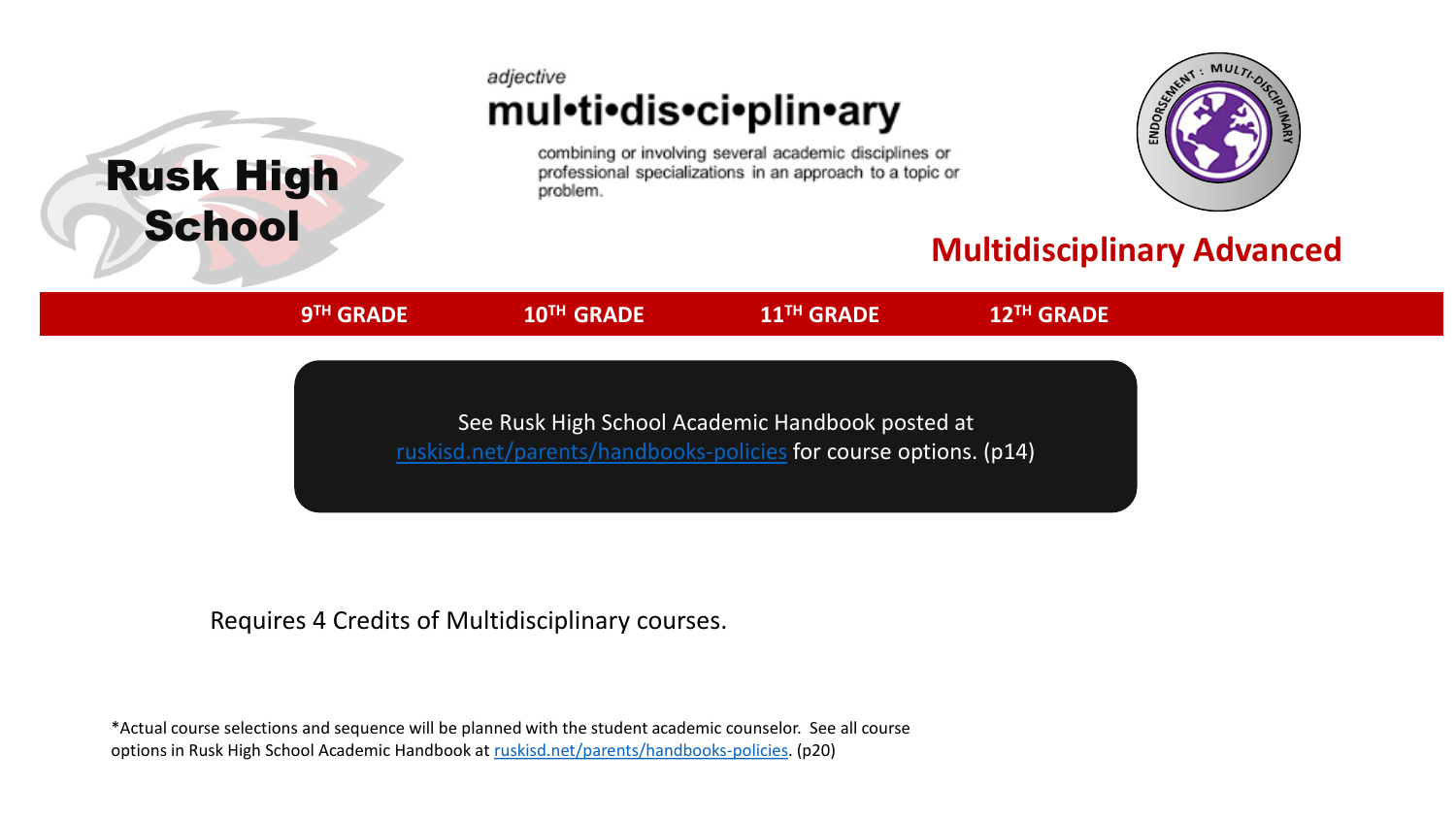| <b>Rusk High</b><br>School |                      | 智能<br><b>ENGLISH</b><br>纙<br>isboutamatricom |                          | <b>Multidisciplinary 4 x 4</b> |  |
|----------------------------|----------------------|----------------------------------------------|--------------------------|--------------------------------|--|
|                            | 9TH GRADE            | 10TH GRADE                                   | 11 <sup>TH</sup> GRADE   | 12TH GRADE                     |  |
| English                    | English 1 (1)        | English $2(1)$                               | English 3 ADV (1)        | English 4 ADV (1)              |  |
| Math                       | Math $1(1)$          | Math $2(1)$                                  | Math $3$ ADV $(1)$       | Math 4 ADV (1)                 |  |
| Science                    | Science 1 (1)        | Science 2 (1)                                | Science 3 ADV (1)        | Science 4 ADV (1)              |  |
| <b>Social Studies</b>      | Social Studies 1 (1) | Social Studies 2 (1)                         | Social Studies 3 ADV (1) | Social Studies 4 ADV (1)       |  |

Requires 4 Credits of English, Math, Science, and Social Studies. See Rusk High School Academic Handbook posted at [ruskisd.net/parents/handbooks-policies](https://www.ruskisd.net/uploaded/Rusk_High_School/Student_Academics/RHS_Academic_Handbook/0_RHS_Academic_Handbook_1.2021.pdf) for course options and sequence. (p6, p13)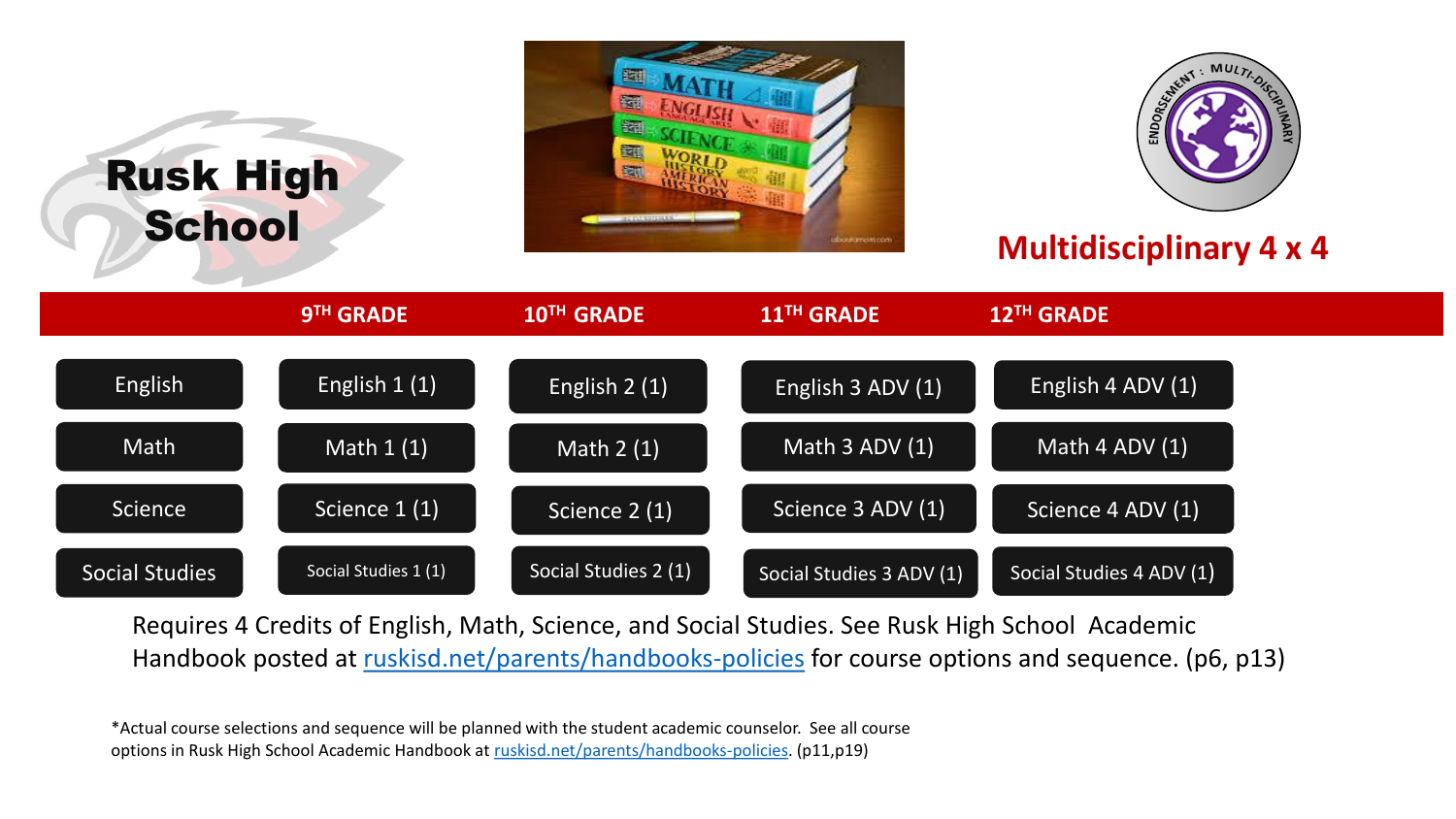# Rusk High **School**





### **Multidisciplinary AP/Dual Credit**

|                                                                                                                                                                                                                 | 9 <sup>TH</sup> GRADE | 10TH GRADE | 11 <sup>TH</sup> GRADE                             | 12 <sup>TH</sup> GRADE                           |  |
|-----------------------------------------------------------------------------------------------------------------------------------------------------------------------------------------------------------------|-----------------------|------------|----------------------------------------------------|--------------------------------------------------|--|
| Requires 4 Credits of AP or Dual Credit including                                                                                                                                                               |                       |            | English 3 AP/Dual $(1)$ <sup>**</sup>              | English 4 AP/Dual $(1)$ <sup>**</sup>            |  |
| English 3 AP/Dual and English 4 AP/Dual.                                                                                                                                                                        |                       |            | STATS 1342 Dual (.5)<br>College Alg 1314 Dual (.5) | ST HIST 1301 Dual (.5)<br>ST HIST 1302 Dual (.5) |  |
| *Actual course selections and sequence will be planned with the student<br>academic counselor. See all course options in Rusk High School Academic<br>Handbook at ruskisd.net/parents/handbooks-policies. (p19) |                       |            | Biology 2 AP/Dual (1)                              | Calculus AP ADV (1)                              |  |
| **Required courses                                                                                                                                                                                              |                       |            | Drama Dual (.5)                                    | A&P Dual (1)                                     |  |
|                                                                                                                                                                                                                 |                       |            | Psychology Dual (.5)                               | Earth & Space (.5)<br>Astronomy Dual (.5)        |  |
|                                                                                                                                                                                                                 |                       |            | History Dual (1)                                   | GOVT 2305 (.5)                                   |  |
|                                                                                                                                                                                                                 |                       |            | Art Appreciation Dual (.5)                         |                                                  |  |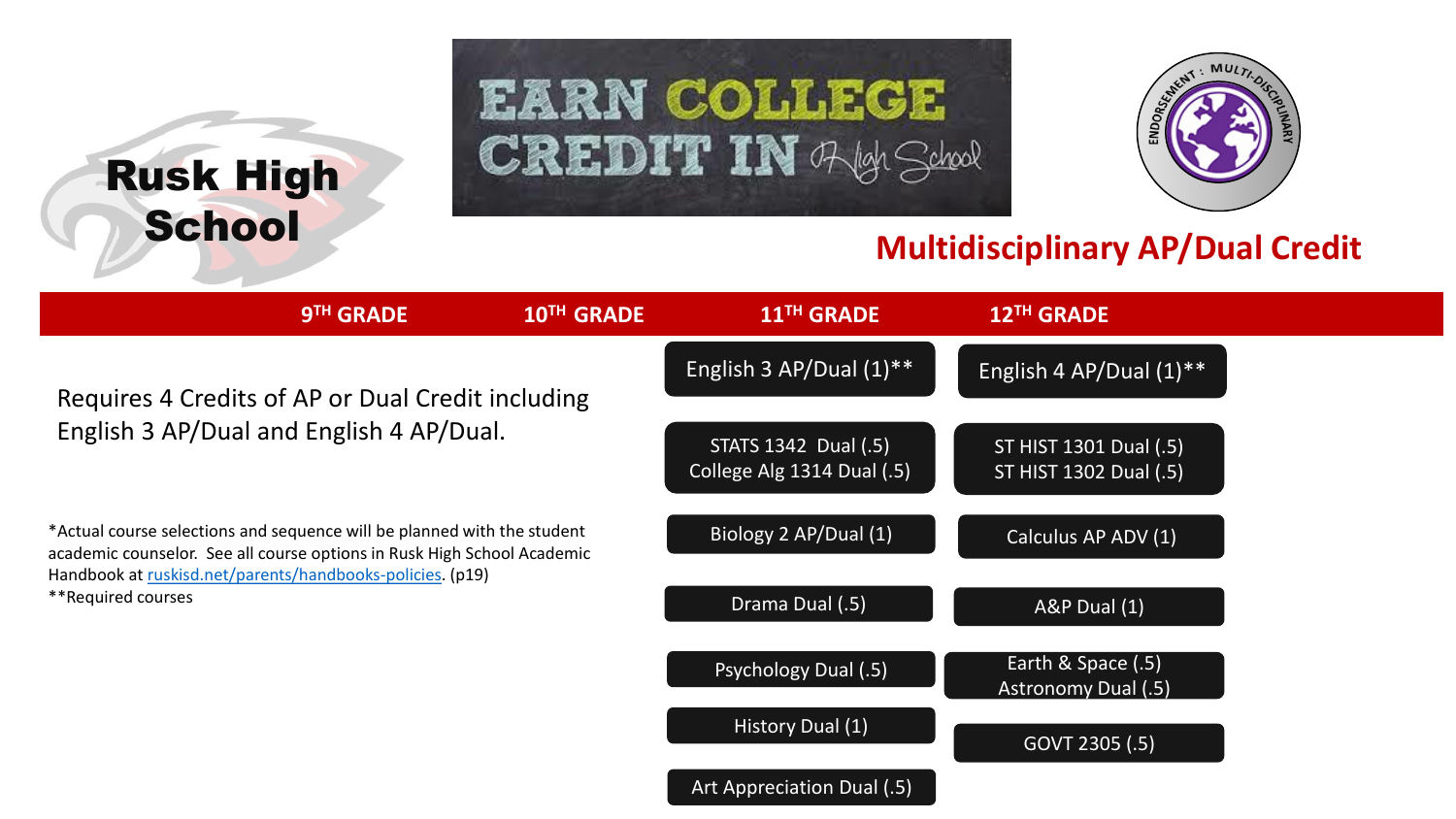



# **Multidisciplinary Dual Credit College Core Complete**

 $9<sup>TH</sup>$  GRADE

Rusk High

**School** 

**TH GRADE 10TH GRADE 11TH GRADE 12TH GRADE**

\*Actual course selections and sequence will be planned with the student academic counselor. See all course options in Rusk High School Academic Handbook at [ruskisd.net/parents/handbooks-](https://www.ruskisd.net/uploaded/Rusk_ISD/Departments/Curriculum_and_Instruction/Procedures/0_RHS_Academic_Handbook_1.27.2021.pdf)

See Rusk High School Academic Handbook posted at [ruskisd.net/parents/handbooks-policies](https://www.ruskisd.net/uploaded/Rusk_ISD/Departments/Curriculum_and_Instruction/Procedures/0_RHS_Academic_Handbook_1.27.2021.pdf) for course options. (p13, p 24) Make an appointment with College and Career Advisor to develop your High School Plan (crawford.reyes@ruskisd.net).

> Requires 44 college hours of Dual Credit courses.

policies. (p19, p30)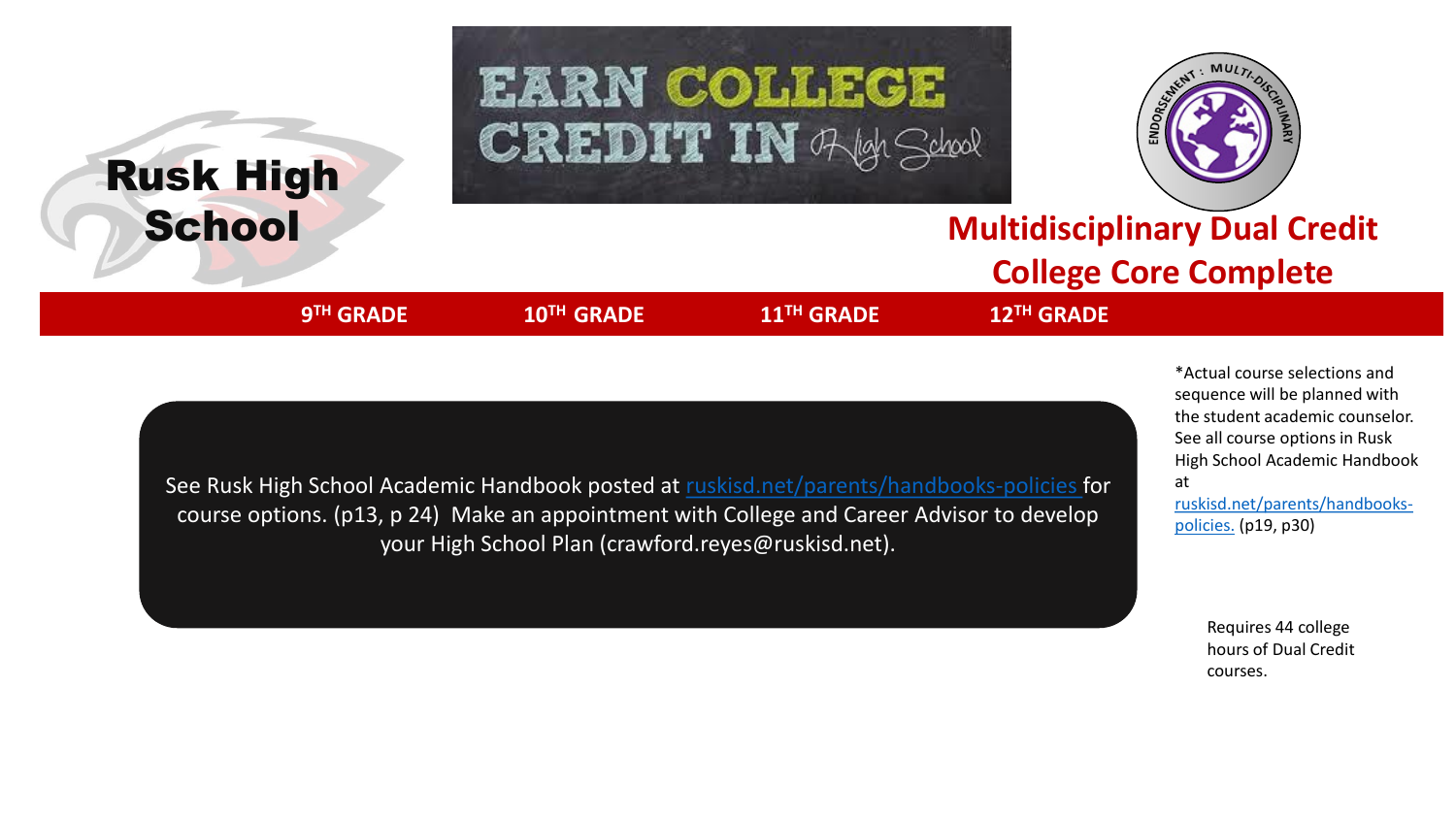



Requires 44 college hours of Dual Credit courses. (Core Complete +16 College Hours)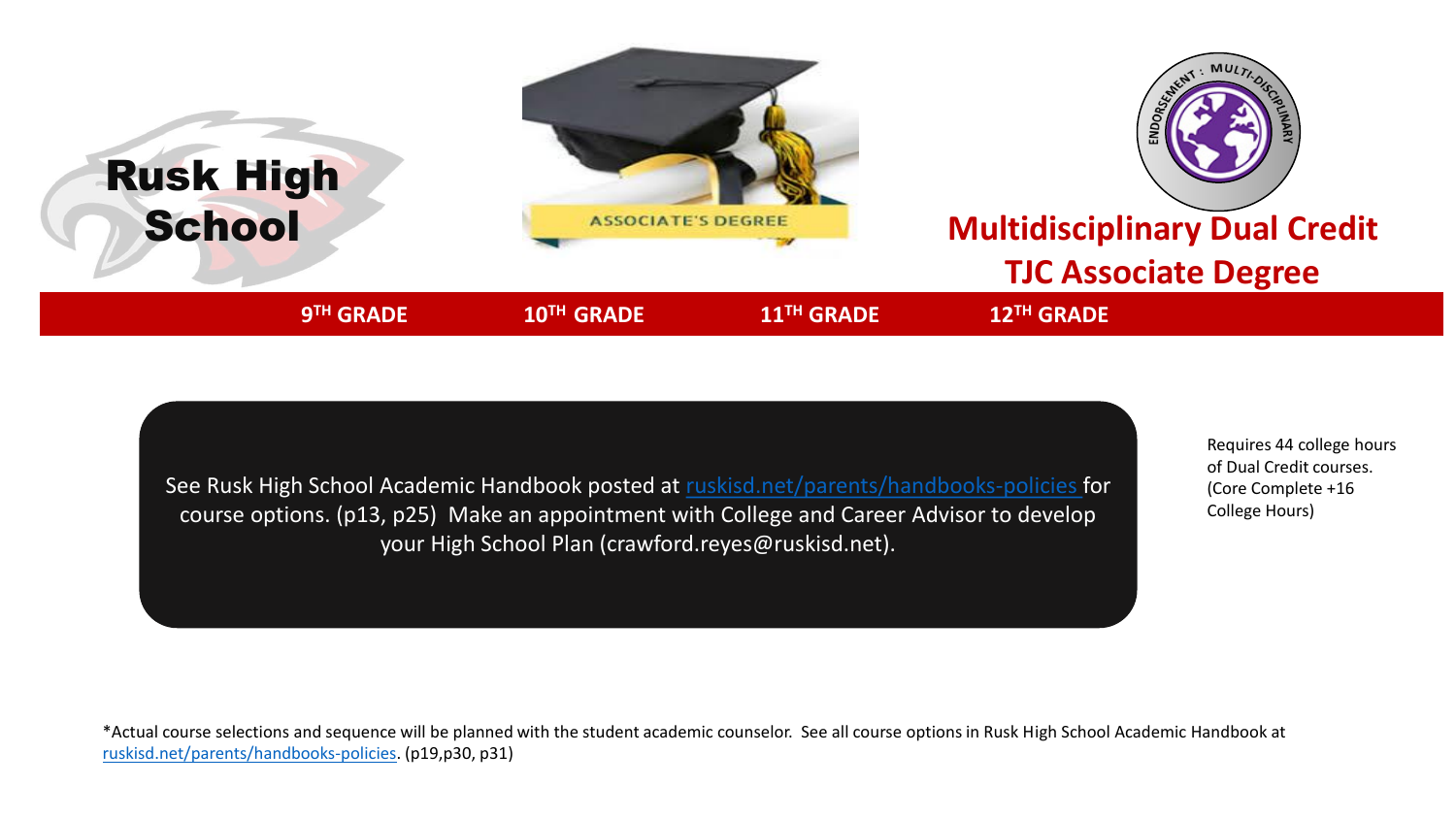**Appendix F: RHS Academic Plan**

#### **Rusk High School**

**4 Year Academic Plan**

Student Name: Date Initiated:

\*This plan will be reviewed electronically every year with students.

Graduation Year:

**Endorsements offered at Rusk High School**

**STEM Arts & Humanities Business & Industry** \_\_\_\_\_ Advanced Science Advanced Social Studies Ag Mechanics (Applied Engineering Advanced Math **Lotter Communist Communist Communist Communist Communist Communist Communist Communist Communist Communist Communist Communist Communist Communist Communist Communist Communist Communist Communist Communist** \_\_\_\_ Animal Science STEM Generalist **Fine Arts** Fine Arts **Fine Arts** Ag Generalist **Fine Arts** Ag Generalist Business Admin Craphic Arts \_\_\_\_ Finance **Welding (TJC West Campus) Lace 2018** Automotive (TJC West Campus) **Lackson** HVAC (TJC West Campus) **Public Services Multidisciplinary** Cosmetology (Palestine HS) AP (Advanced Placement)/Dual Credit

Education & Training and Training 120 and 120 and 130 and 130 and 130 and 130 and 130 and 130 and 130 and 130 and 130 and 130 and 130 and 130 and 130 and 130 and 130 and 130 and 130 and 130 and 130 and 130 and 130 and 130

Medical Careers **Advanced Multidisciplinary** Medical Careers

Dual Credit Core Complete

Associates Degree